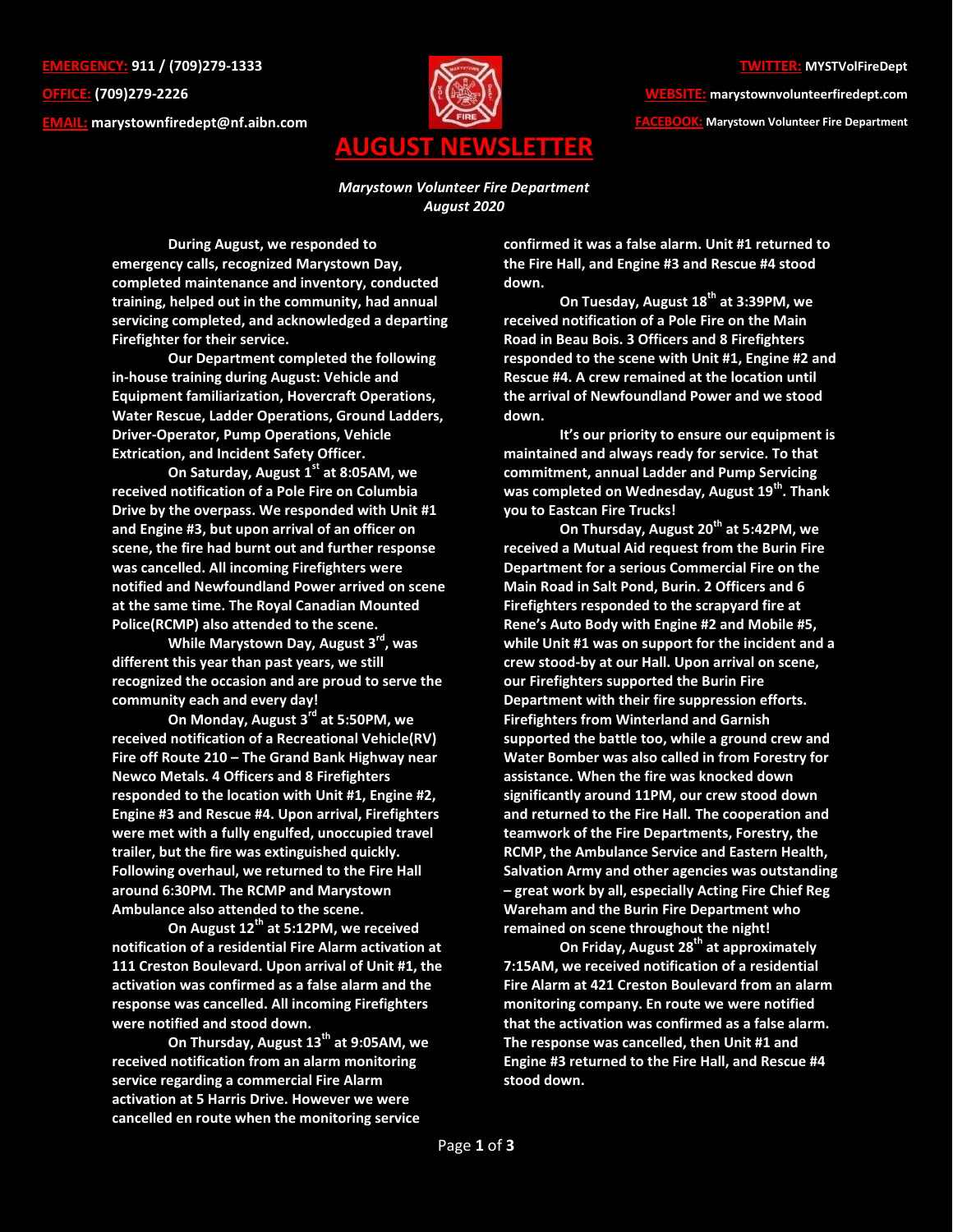**Thank you to Kenneth Rideout for his service to our Department and the community – we wish him all the best in his future endeavours!**



**Picture 1. RV Fire off Route 210**



**Picture 2. Ladder Operations Training**



**Picture 3. Hovercraft Operations Training**



**Picture 4. Helping out in the community**



**Picture 5. Vehicle Extrication Training**



**Picture 6. Annual Ladder Servicing**